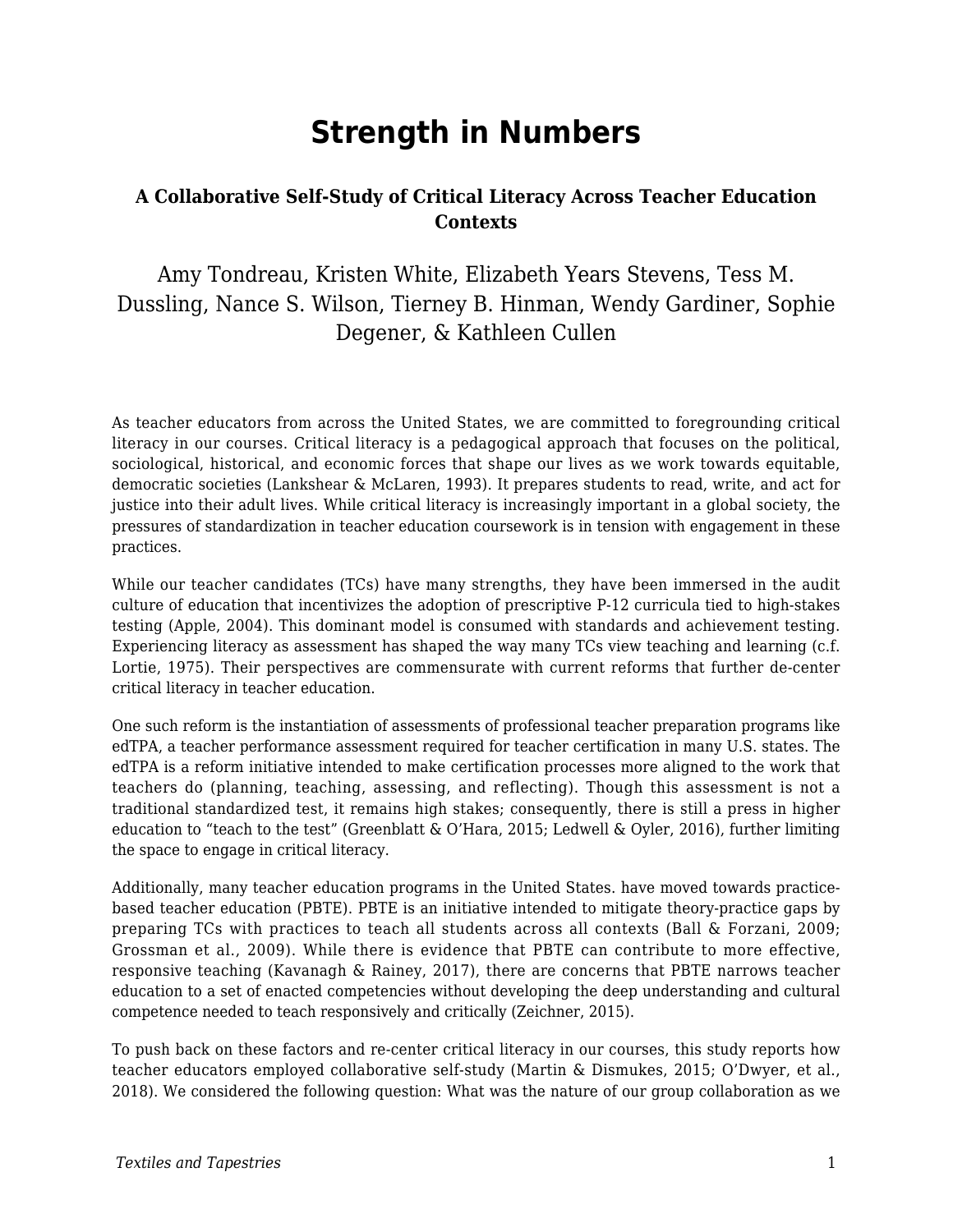co-constructed changes regarding critical literacy in our methods courses?

# **Theoretical Framework**

Critical literacy is a pedagogical approach that focuses on forces that shape our lives (Lankshear & McLaren, 1993). Rooted in the work of Freire (2018), critical literacy is grounded in feminist, critical, and sociocultural theories of language, literacy, and power (Comber, 1998; Gee, 1996; Street, 2001). Critical literacies are recursive and reflexive practices foregrounding lived concerns of power, identity, and agency in literacy pedagogy. An overarching theme of these practices is the understanding that anything constructed through language is informed by perspectives and ideological beliefs (conscious or not). Therefore, it can be deconstructed to be better understood (Jones, 2006).

According to critical literacy tenets, learning to read is far more than just cracking the code or understanding an author's meaning. Rather, the goal of critical literacy is to challenge the status quo. The goal of critical literacy in teacher education is to raise TCs'responsiveness toward societal problems in their world, prompting candidates to ask why things are the way they are, to question who profits the most, and then to act, both inside and outside of the classroom, to make the world a better place. We argue that the tenets of critical literacy are essential in teacher education courses.

# **Methods**

Collaboration has been identified as an essential element of self-study (Hamilton & Pinnegar, 2013; Pinnegar & Hamilton, 2009), and the value of collaborative self-study has been highlighted mainly for teacher educators as early-career academics (Bullock & Ritter, 2011; Fletcher & Bullock, 2012; Petrarca & Bullock, 2014; Richards & Ressler, 2016). Specifically, collaborative self-study offers an opportunity to disrupt the isolation teacher educators face (Martin et al., 2011; Snow & Martin, 2014) and 'catalyse' (Brown & Duguid, 1996) the development of a community of practice. This community can be a source of support for mutual learning and planning, as participants work across boundaries of their own knowledge, skills, and experiences to access and reflect upon others' knowledge, explore from more than one perspective, and question individual understandings more critically (LaBoskey, 2007; Loughran, 2005). (Martin & Dismuke, 2015). In this shared space, openness and interrogation are necessary (Hamilton & Pinnegar, 2000), as self-study researchers engage as critical friends to problematize practice, (Samaras & Freese, 2009) and "challenge the niceties" (Fletcher et al., 2016).

Research has focused on collaborative self-study for academics within the same institution (Martin & Dismuke, 2015; O'Dwyer et al., 2019). The value of this study is that it builds on prior collaborative self-studies between two or three teacher educators to include nine teacher educators in both public and private institutions. More information is needed to understand how teacher educators can use collaborative self-study to improve practice across institutions. O'Sullivan (2014) argues that selfstudy must aspire to use more expansive formats, and collaboration across institutions answers this call.

#### *Participants*

Nine teacher educators in the U.S. participated in this collaborative self-study. The group was formed at the Teacher Education Research Study Group of the 2018 Literacy Research Association conference. We discovered that we shared an interest in exploring tensions between our instructional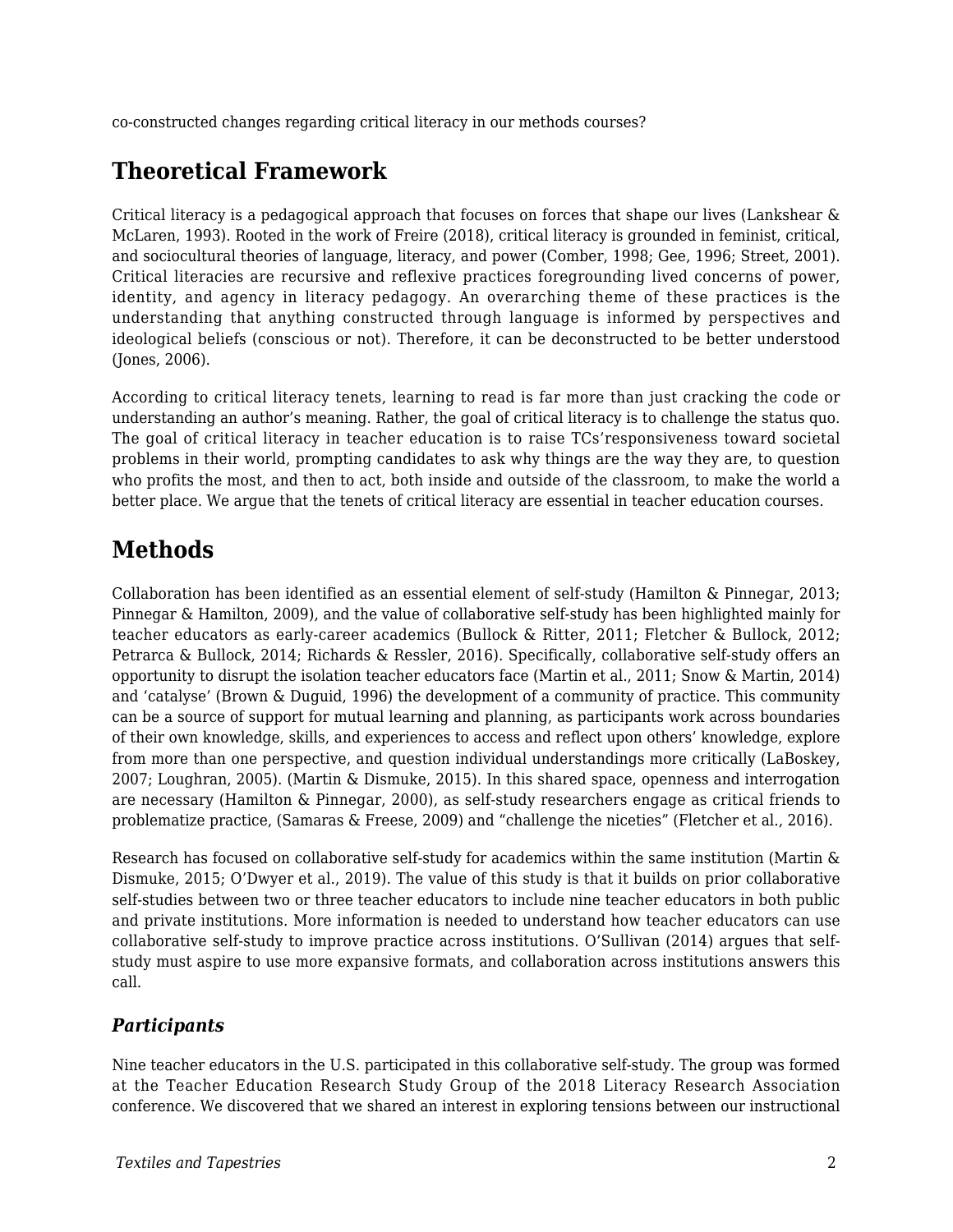aspirations regarding critical literacy and our enacted practices (Dinkleman, 2003; Hamilton & Pinnegar, 2000). While our experiences as educators varied, (See Table 1) we all self-identified as white, middle class, cisgender females. We are mindful that this positionality shapes the way we read and are read in this study and in our practice.

#### *Sites and Contexts*

We each selected one methods course for focused inquiry. Data was collected from seven elementary methods courses and two middle/secondary methods courses. We represent nine universities in seven U.S. states. (See Table 1). The TCs enrolled in our courses were from rural, suburban, and urban settings; some were nontraditional and first-generation students.

We each experienced tensions shaped by our geographic locations. The challenges of different state and regional policies added to the complexity of integrating critical literacy into our courses. Our individual institutions varied in the emphasis placed upon edTPA preparation and PBTE, as well as orientations towards critical literacy. For example, some of us worked in departments committed to diversity and equity, while others worked in departments where they felt isolated in these commitments.

#### **Table 1**

*Participants*

| Participant   | Years in<br><b>Teacher</b><br><b>Education</b><br>as<br><b>Professors</b> | Rank                   | Geographic<br><b>Location</b> | <b>University Type</b>                 | <b>Focal Course</b>                                  |
|---------------|---------------------------------------------------------------------------|------------------------|-------------------------------|----------------------------------------|------------------------------------------------------|
| Amy $(A)$     | 2                                                                         | Assistant<br>Professor | Southeast                     | Mid-size Public                        | <b>Social Studies</b><br>Methods                     |
| Elizabeth (B) | 6                                                                         | Associate<br>Professor | <b>Northeast</b>              | Small, Private,<br><b>Liberal Arts</b> | Literacy in<br>Childhood<br>Classrooms               |
| Kathy $(C)$   | 7                                                                         | Associate<br>Professor | Northeast                     | Private                                | Literacy Methods                                     |
| Kristen (D)   | $\overline{2}$                                                            | Assistant<br>Professor | Midwest                       | Mid-size Public                        | <b>Reading Methods</b>                               |
| Nance (E)     | 16                                                                        | Professor              | Northeast                     | Mid-size public                        | Literacy Methods                                     |
| Sophie (F)    | 14                                                                        | Associate<br>Professor | Midwest, Urban                | Private                                | Literacy Methods                                     |
| Tess $(G)$    | 4                                                                         | Assistant<br>Professor | Northeast                     | Mid-size, private                      | <b>Reading Methods</b>                               |
| Tierney (H)   | $\mathbf{0}$                                                              | Doctoral<br>Student    | Southeast                     | Large, Public                          | <b>Reading Education</b><br>for the Middle<br>Grades |
| Wendy (I)     | 12                                                                        | Assistant<br>Professor | Pacific<br>Northwest          | Private, Liberal<br><b>Arts</b>        | <b>Reading Methods</b>                               |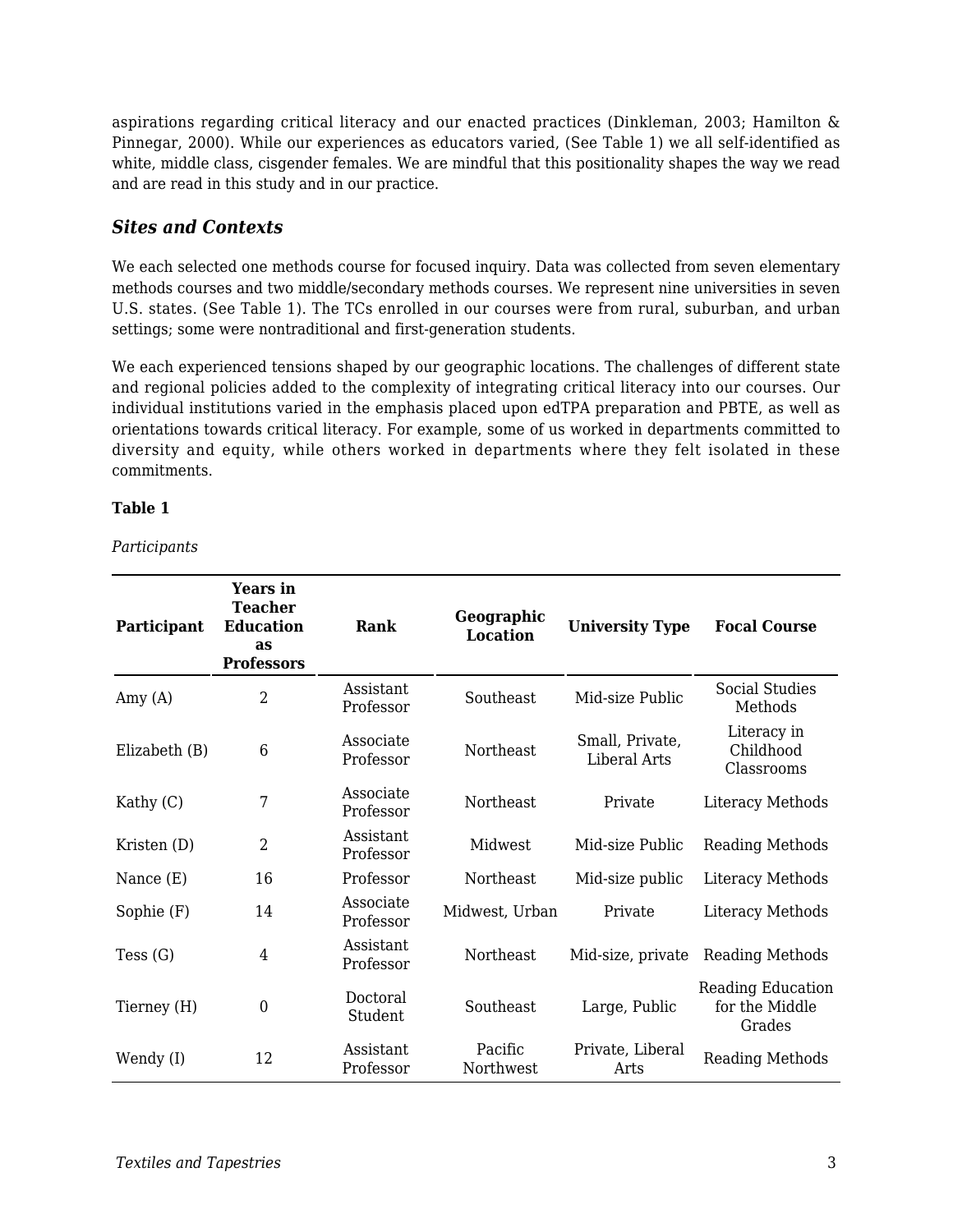#### *Data Sources*

Data were generated from January 2019 to August 2019. Data sources include one syllabus from each participant's methods course  $(N=9)$ , written journal reflections, group meeting agendas, and notes, and audio and video recordings of monthly group meetings. Data from our journal entries are included in this paper; each participant is indicated by a different letter, and the numbers indicate which reflection in the series of journal entries the quote is drawn from. For example, (A, R5) would indicate Participant A's fifth reflection.

Knowing that an important part of collaborative self-study is what we learn about our practices and how these did or did not fit with our shared ontology*,* we regularly completed similar reflective prompts and met virtually to discuss possible classroom implications to sharpen our own evolving understanding of critical literacy. Our reflections focused on our efforts to better foreground critical literacy in our coursework and drew upon shared readings and discussions. The reflections began at the start of the spring semester. We addressed why we felt moral obligations to center critical literacy in methods courses. As the semester continued, reflections often focused on opportunities to incorporate critical literacy in our classes as well as some struggles we had with critical incidents. Prompts such as "What significant instructional changes are you considering or have you implemented based on your perceived understanding of critical literacy for K-12 instruction?" helped guide our reflections. These written reflections were stored in a shared drive and enabled each of us to document our own learning and enabled us to dialogue with one another, problematize our practice, and deepen our deliberations, providing us with the space to bring scholarship into our pedagogy (O'Dwyer et al., 2019; Pinnegar & Hamilton, 2009).

#### *Data Analysis*

The data analysis process began well before data collection was completed. Collaborative self-study allowed us to use our analysis of initial findings throughout data collection to flexibly adjust the study as it continued (Corsaro,1981; Byrd, 2015). Thus, we did not view data analysis as one isolated incident; rather, data analysis was ongoing, using constant comparative techniques (Corbin & Strauss, 2014).

A sub-group worked as internal critical friends and used open coding to identify three codes based on our research questions, noting words or phrases such as "definition," "balancing," and "resistance" (Emerson et al., 1995; O'Dwyer et al., 2019). The collaborative nature of our self-study played a significant role in crystalizing our analysis as initial open codes were discussed collectively by the group. Then, the whole group worked as external critical friends to consolidate and condense our codes. The size and variety of experiences of our group allowed us to examine "the interpretations that emerge from analysis from as many angles and perspectives as possible" (Pinnegar & Hamilton, 2009, p. 152).

Next, we utilized focused coding (Emerson et al., 1995) to re-analyze the data based on the three themes. Using content analysis (Miles et al., 2013), we examined our syllabi, journal reflections, meeting notes, and agendas and applied codes for defining critical literacy, balancing practice and theory, and forms of resistance. We initially coded individually, and then reviewed one another's coding to ensure we were in agreement. Table 2 shows a sample of our coding scheme, evidence was selected as representative of the 30-45 examples identified for each theme across the journal entries. Following Craig (2009), we addressed trustworthiness in this study by employing the following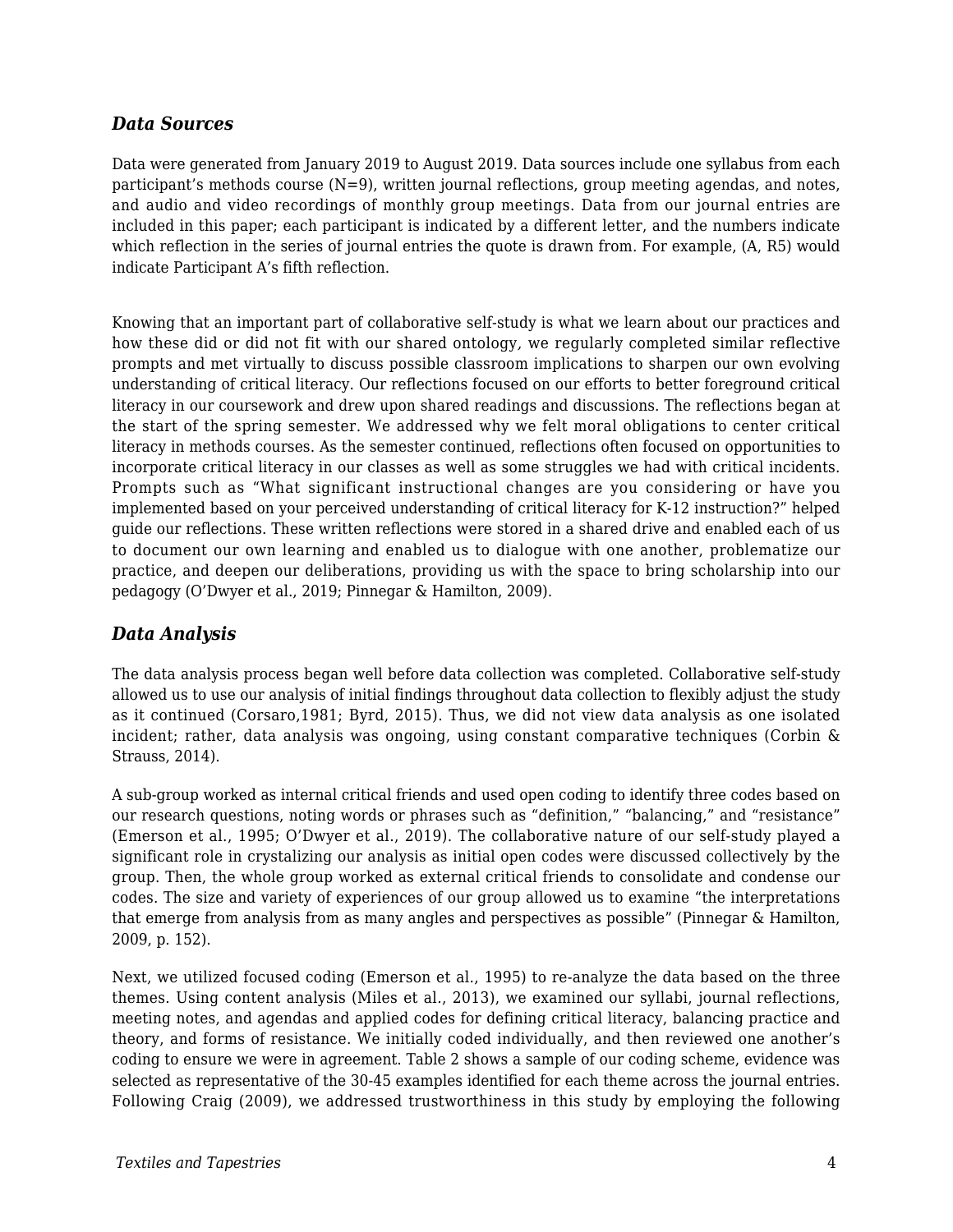tenets: intentional human action linked to human knowledge growth; socially and contextually situated; engaging selves and others in interrogating aspects of teaching and learning by 'storying' experience; implicating identities and developing meaning and knowledge.

#### **Table 2**

*Sample Coded Data*

| <b>Critical Literacy</b><br>Code                    | Data Source                                                                                                                                                                                                                                                                                                                                                                                                                                                                                                                    |
|-----------------------------------------------------|--------------------------------------------------------------------------------------------------------------------------------------------------------------------------------------------------------------------------------------------------------------------------------------------------------------------------------------------------------------------------------------------------------------------------------------------------------------------------------------------------------------------------------|
| Uncovering<br>ideological beliefs                   | Critical literacy is still somewhat elusive to me and I think that's because<br>different people define it in different waysThis is where the elusivity of<br>critical literacy comes in for me (C, R5)                                                                                                                                                                                                                                                                                                                        |
| Challenging the<br>status quo in methods<br>courses | It makes sense to re-design both courses from a critical perspective. But,<br>how? What texts might I use? I changed the course text in both courses and<br>students complained that they didn't learn enough about the "basics" of how<br>to teach young children to "read." (D, R2)                                                                                                                                                                                                                                          |
| Interrogating<br>whiteness                          | I feel like my university's recent focus on<br>practice-based teaching has shifted my own focus, and this has been nagging<br>at me for several years. There are some faculty members who say that good<br>teaching is good teaching, and that if we can get our students to be able to<br>teach literacy practices competently and confidently, this should address<br>inequities in and of itself. I disagree. I think we need to do a better job in our<br>own classes to highlight culturally responsive pedagogy. (F, R1) |

# **Findings**

Three themes emerged from the analysis. The first theme related to our struggle to define critical literacy for ourselves and our students, and the work of the group to articulate a shared ontology we hoped to enact through our practice. Our second theme expressed our challenges in weaving together more traditionally "neutral" methods and critical literacy practices consistently throughout our courses. We shared assignments, readings, and engaged as critical friends to problematize practice (Samaras & Freese, 2009) and maintain our commitment to critical literacy. Our final theme reflected the resistance (both internal and external) experienced and the ways in which the shared space of the group fostered risk-taking (Martin & Dismuke, 2015), vulnerability, and accountability for interrogating our positionalities despite challenges.

### *Critical Literacy: Uncovering Ideological Beliefs*

The struggle to define critical literacy as a theoretical framework, and not a single concept, emerged during our first meetings. Though we shared a commitment to enacting critical literacy in our practice, we did not have a common definition nor could we articulate how critical literacy might be operationalized across disciplines. It is possible that our assumption that we held a common definition was rooted in our shared identity positions, specifically our identification as white, middleclass, cisgender women. In particular, we found it difficult to differentiate the ways in which the concept of critical literacy was inextricably entwined with other concepts, such as social justice, culturally sustaining pedagogy, and critical whiteness studies, as shown below: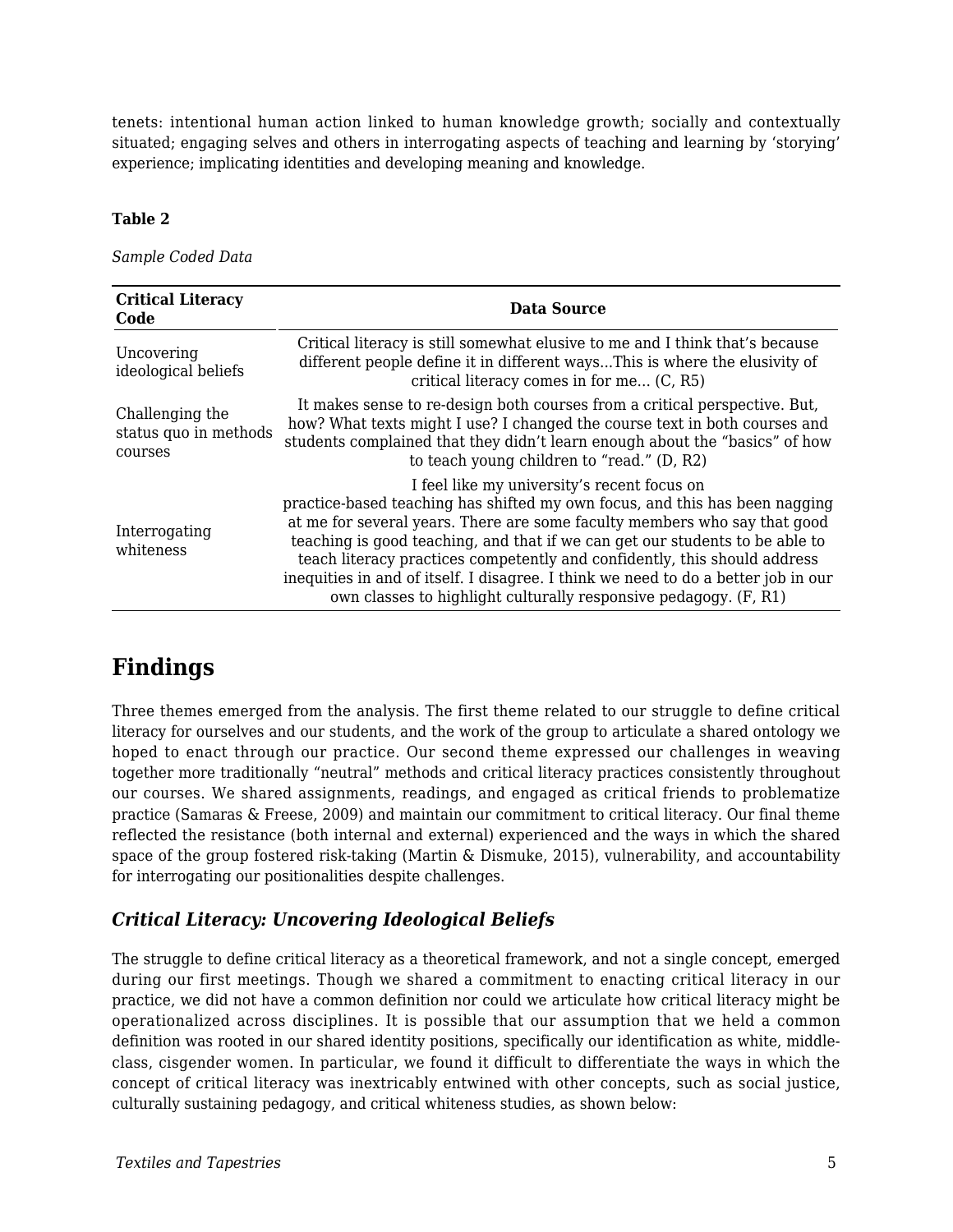While critical literacy is not the same as social justice, I view critical literacy as the foundation to an understanding of the word (and the world) that can lead to social justice and the taking of action against injustice and inequity. (H, R2)

Due to the variety of our contexts, education, and geographic locations, we each brought our own conceptions of critical literacy, which both complicated and enhanced the work of the groups. While many of us feel isolated in the work we do at our individual institutions, the opportunity to collaborate and form a community with critical friends who shared our commitments to justice and equity in education was a valuable contribution to our professional lives. Our written reflections indicated those shared commitments, as well as a shared understanding that critical literacy was not compatible with a "teacher as technician" stance and that an over-emphasis on PBTE could obscure commitments to larger aims of applying critical literacy as a lens to inform teaching. The degree to which these aspects of the profession were emphasized at our individual institutions varied, as did our senses of self-efficacy in pushing back against those constraints. As we deepened our commitments to one another, our commitments to enacting pedagogy aligned with our goals deepened. For example:

I am grateful to have a group that helps press my thinking, teaching, and provides support (resources, feedback, shared experiences) for continued efforts. (I, R4) We gained a sense of confidence in enacting the work we believed in because the community helped us plan and reflect on our practice and held us accountable for continuing to improve.

At our inaugural meeting in December 2018, we grappled with a definition of critical literacy. Establishing not only a literal definition but also a broader shared ontology, was a necessary first step in our collaborative self-study. Although our definition of critical literacy continues to evolve, we realize that it is the process of collaboration and not the specific definition that has and continues to impact our practice and commitment to critical literacy. Many of us reflected on the value of our group meetings, such as in the following:

It's been valuable to discuss teaching, brainstorm, and set specific goals knowing there will be follow up with the group. In the business of life, it helps keep me accountable to goals and get/think through ways to expand my pedagogy. I appreciate the opportunity to co-reflect on issues of equity and justice. (I, R5)

While discussing the definition was valuable, the ongoing discussions helped us to continue to integrate our new learning, varied perspectives, and ongoing experiences into an evolving understanding of our beliefs and how to enact them through our practices.

#### *Critical Literacy: Challenging the Status Quo in Methods Courses*

Once we named our shared beliefs around critical literacy, we were able to shift our attention to the ways in which our ontology was reflected (or not) in our practices. This highlighted another tension: we struggled to continually enact critical literacy values and practices in effective ways as other requirements, mandates, or priorities took up valuable space in our classrooms and our calendars.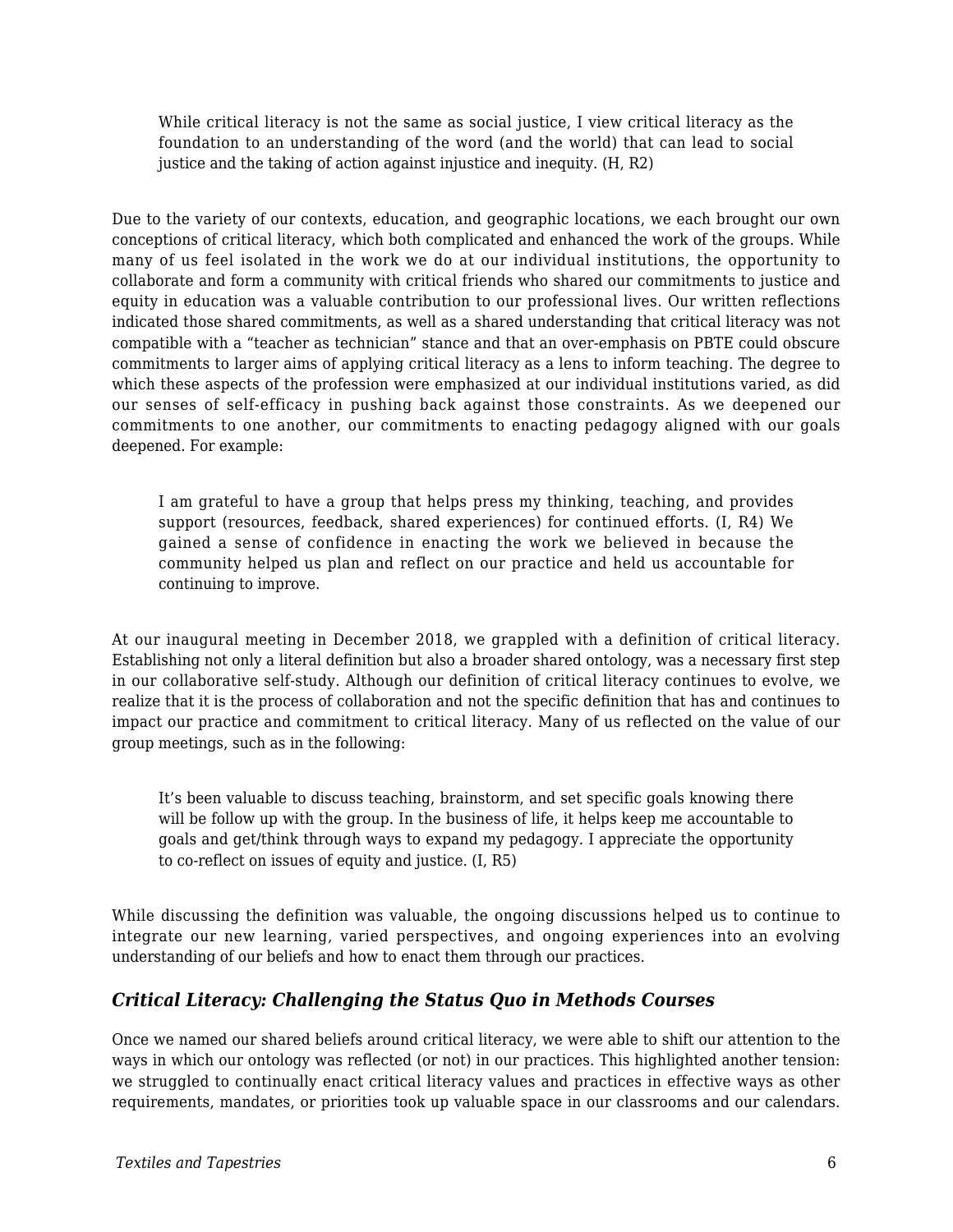We grappled with how to continue to teach what we viewed as the "essentials" of instruction (e.g. phonics or guided reading), while also expanding our course to consistently engage with critical literacy. Availability of both time and resources to support this expanded focus emerged as roadblocks across contexts and courses. One reflection noted:

I continue finding myself wishing I could do more with my practicum students around critical literacy and issues of social justice, but the quickly moving calendar seems to get the best of me. Our time together is limited...The majority of our time is devoted to case study presentations and discussing particular instances with their tutees. (G, R3)

This theme brought clarity to the ways in which our practice often fell short of our espoused goals and intentions. In addition, this theme revealed that the unearned privilege of our ability to choose to challenge the status quo in methods courses (or not) was shaped by our positionality as white women. At the same time, we reflected upon the instructional changes we successfully made, alongside the many changes we still hope to make, or did not follow through on. These tensions, which we continue to explore, make us and our practice publicly vulnerable through our collaborations. For example,

Despite my surprise and, at times, discomfort in navigating/facilitating difficult conversations about race, equity and teaching, I believe that if I don't, then I'm complicit in maintaining the status quo. So, I am grateful to have a group that helps press me in my thinking, my teaching; and provides support (resources, feedback, shared experiences) for continued efforts. (I, R4)

In our reflections, we identified the uncomfortable nature of this work, and how the space of our group helped us remain committed. In other ways, we challenged and held one another accountable when we fell short of our shared goals. We also faced the reality that our individual work would not be enough, as indicated in the following reflection:

I just am reminded at the end of the semester that a semester is not enough. The students need to be hearing it in multiple courses, as a foundation and philosophy in how we approach teaching, not just a particular content area. It feels frustrating to know these students are hearing a lot of what I'm teaching for the first time, the semester before student teaching, and to know it likely won't be carried through. (A, R6)

As this example reveals, the nature of collaboration in our research led us to consider the scope of our programs, beyond the confines of our individual courses. We acknowledged the potential of carrying our work beyond a single semester.

#### *Critical Literacy: Interrogating Whiteness*

As we sought to change our practice and align our teaching with our beliefs and goals, we experienced resistance from a variety of sources. Some of the resistance was external, such as colleagues who believe that "good teaching is good teaching" (F, R1), and that methods are neutral, or those who cited partisan politics as a reason for objecting to a social justice mission.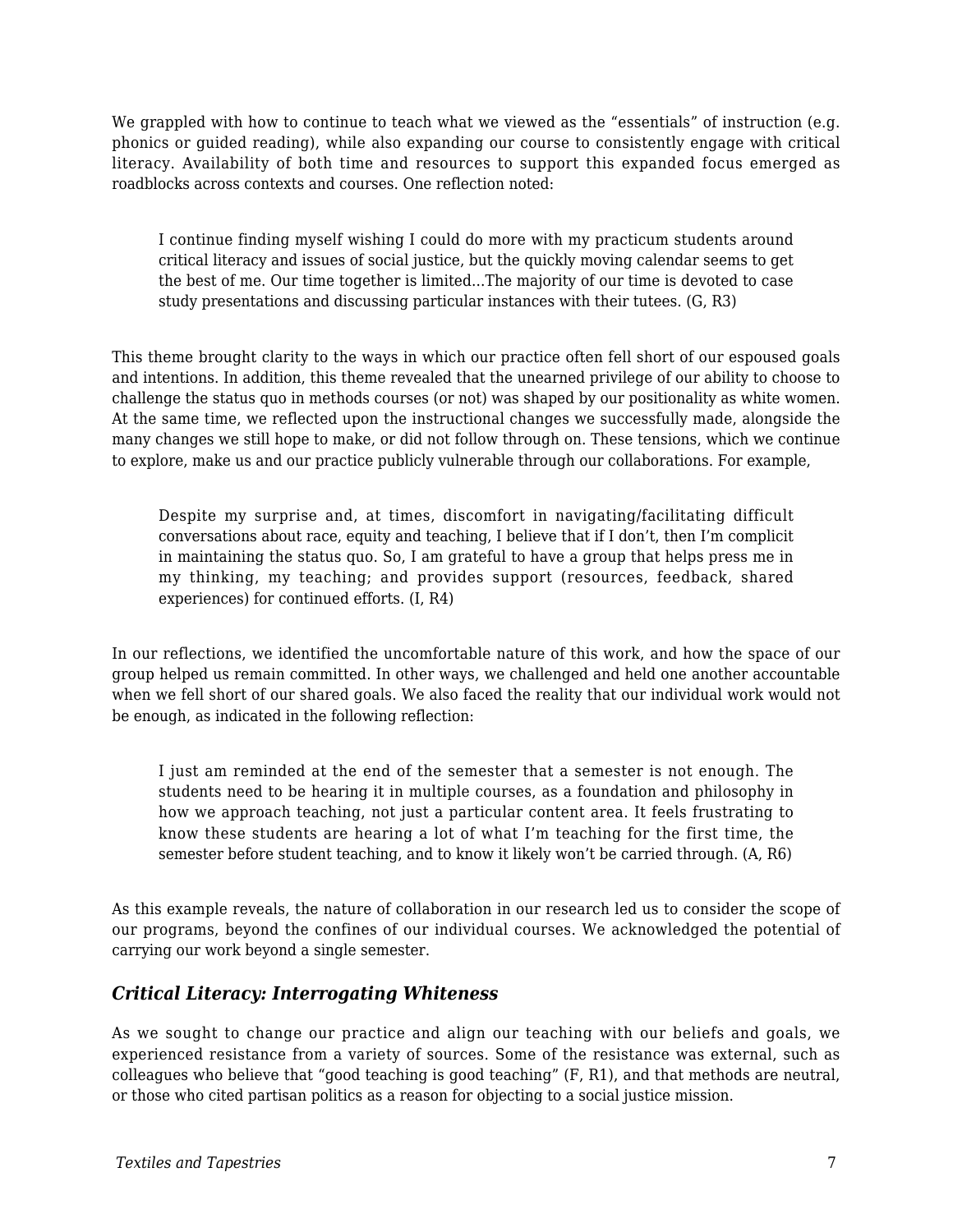Students were also a source of resistance. Several group members reflected on their course evaluations, which captured some of the objections students posed. One read:

Another factor influencing my reticence with critical literacy in [my course] are a few comments from course evaluations...One student wrote that they felt the class was too political. Conversely, one student wrote that they appreciated the social justice stance I took as an instructor. (D, R1).

These responses sometimes heightened our own anxiety in continuing to center critical literacy as, particularly for newer faculty, course evaluations have the potential to impact retention and tenure.

Additionally, some of the resistance we experienced was internal. We reflected on our discomfort in the work, eventually drawing on our shared reading of *White Fragility* (DiAngelo, 2018) to discuss our "racial stamina." One group member reflected that "as a white woman, I often feel a bit uncomfortable in having conversations about issues of racial equity, and I wish to address this issue as well, both at my own school and with our group" (F, R1). Acknowledging our discomfort, and coming to understand that we needed to live in that discomfort, were important steps in remaining committed to making changes in our practices. We also shared doubts about our capacity for initiating and responding to challenging conversations in our classrooms, seeking and applying advice from our collaborations in how to address critical incidents. One moment that stood out for a group member was as follows:

...and then [student] said, "Well there were good and bad parts of slavery." This remark stunned me, because A) it wasn't a conversationally logical response, as we hadn't been debating the horror of slavery; and B) it was a horrible thing to say. When I looked at my other students, I could see the shock turning to anger and I fumbled for something to say. (F, R2)

The reflections that we, as white women educators, shared with our group captured the vulnerable and uncertain nature of our pedagogy. Our collaboration allowed us to interrogate these critical incidents in our practice with one another, bearing the burden of unpacking our whiteness and the whiteness of teacher education more broadly without imposing on colleagues of color. The collaborative nature of our shared work helped us navigate the resistance we felt, plan how to address it, and to sustain our work despite it.

### **Implications**

This collaborative self-study contributes to the S-STEP methodology literature in two significant ways. First, it encompasses teacher educators across geographic locations and institutions, connecting teacher educators with similar ontologies and commitments to critical literacy. The diversity of contexts offers additional richness to our data and our collaboration. The shared goals of the group also brought together teacher educators at all ranks in a way that disrupts the typical hierarchy of academia. Rather than a vertical hierarchy, our group developed as a horizontal network in which all members were able to contribute and collaborate as equals.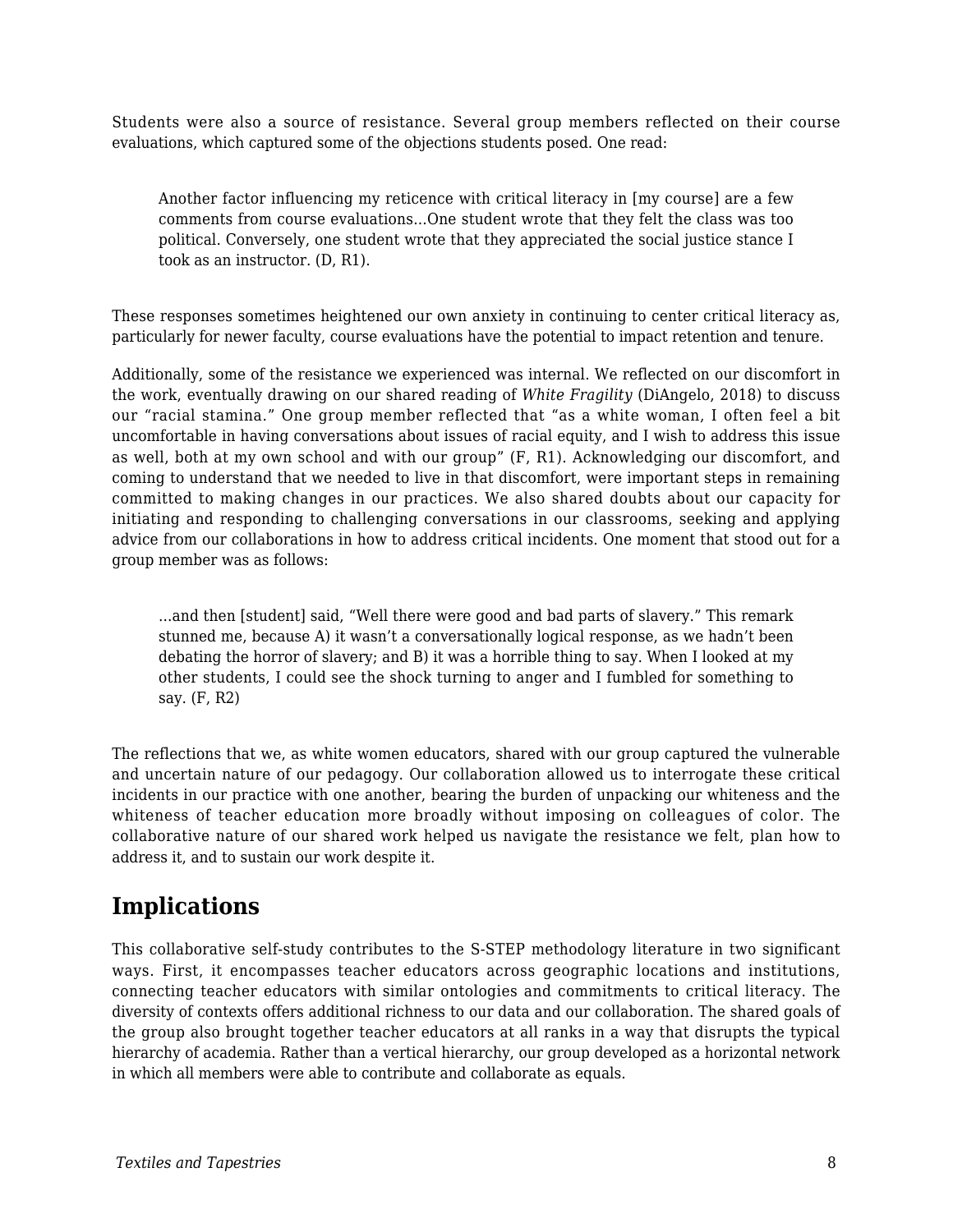Second, it suggests that collaborative self-study methodology, with the support of technology, among teacher educators with commitments to critical literacy brought together and sustained a group of individuals at varied institutions and rank for the shared purpose of improving practice. Previous research demonstrates the value of self-study for early career (Casey & Fletcher, 2012) and also experienced (MacPhail, 2011) educators, as teacher educators often experience feelings of isolation in higher education (Martin et al.; Snow & Martin, 2014). This study adds that collaborative self-study is a plausible research methodology for faculty in different ranks, at varying institutions in different geographical locations, as a vehicle to broadening and strengthening the global community of educators. This methodology allows us to engage in the personal reflexive work necessary for interrogating our whiteness and the whiteness of teacher education. Our collaboration enables us to process critical incidents in our teaching and work towards improving our practice and developing methods for teaching for justice and equity.

We propose that our group's collaborative structure has the potential to formalize collaborative learning among other teacher education groups. The more we practice vulnerability and racial stamina, and the more we push back against an audit culture that produces inequities, the more risks we take, the bolder we become. Through our collaboration, there is also the potential to support TCs in developing the same type of collaborative support network. Teacher educators engaged in collaborative self-study and committed to critical literacy comprise a sphere of influence with the potential to impact broader spheres of educators, children, and communities.

### **References**

Apple, M. (2004). Schooling, markets, and an audit culture. *Educational Policy, 18*(4), 614-621.

Ball, D., & Forzani, F. (2009). The work of teaching and the challenge of teacher education. Journal of Teacher Education, 60(5), 497-511.

Brown, J. S., & Duguid, P. (1996). Organizational learning and communities-of-practice: Toward a unified view of working, learning, and innovation. In M. D. Cohen & L. S. Sproull (Eds.), *Organizational learning* (pp. 58–82). Sage.

Bullock, S. M., & Ritter, J. K. (2011). Exploring the transition into academia through collaborative self-study. *Studying Teacher Education,* 7(2), 171–181.

Byrd, B. (2015). Good readers get smart: Reading orientations in a second grade classroom. Studying Teacher Education, 11(2), 124-142.

Casey, A. & Fletcher, T. (2012). Trading places: From physical education teachers to teacher educators. *Journal of Teaching in Physical Education, 31*(4), 362–380.

Comber, B. (1998). Critical literacy: What's it all about? *Learning Matters,* 3(3), 9–14.

Corbin, J. & Strauss, A. (2014). *Basics of qualitative research: Techniques and procedures for developing grounded theory* (4th ed). Sage.

Corsaro, W. A. (1981). Entering the child's world: Research strategies for field entry and data collection in a preschool setting. In J. Green & C. Wallat (Eds.), *Ethnography and language in*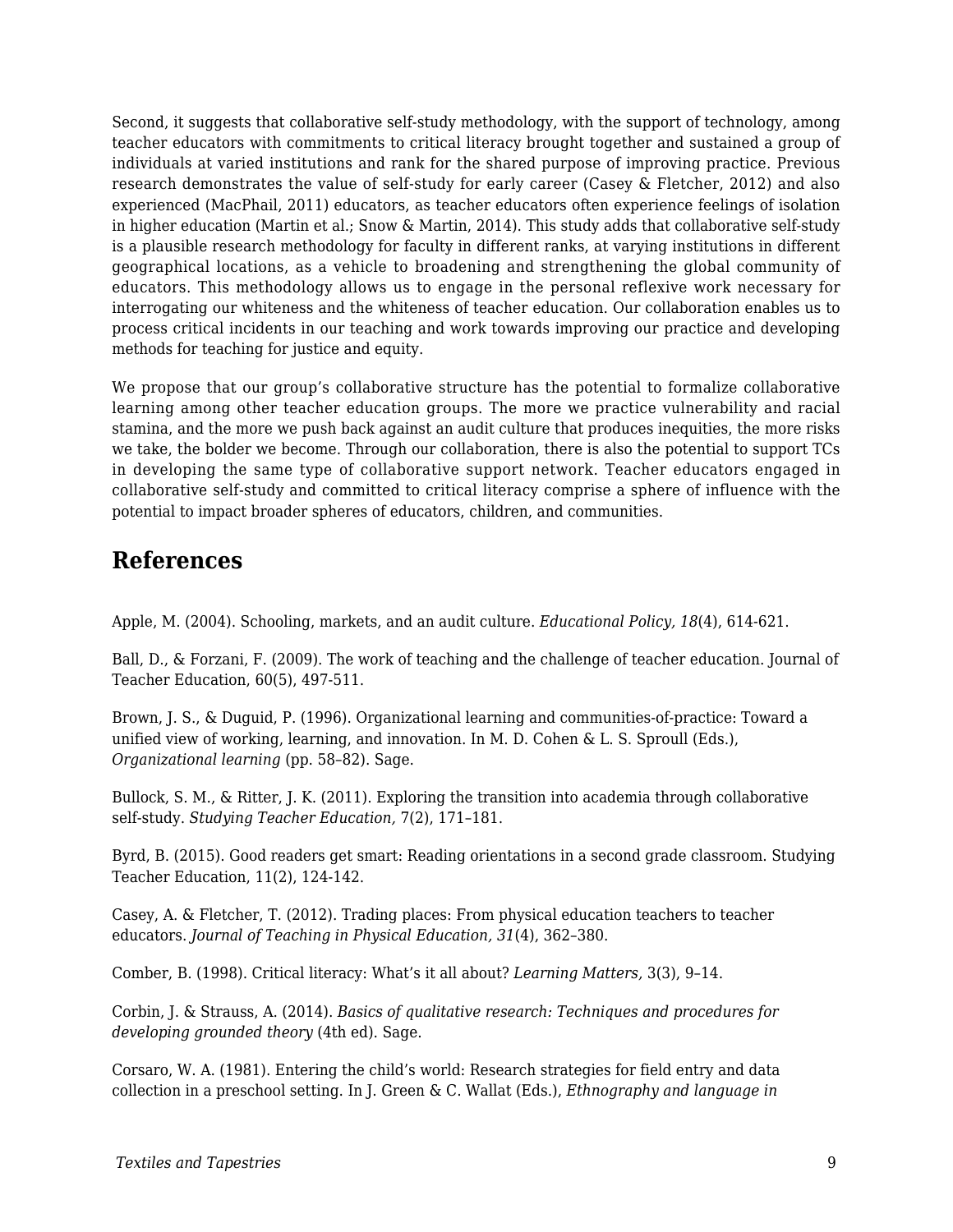*education settings* (pp. 117-146). Ablex.

Craig, C. J. (2009). Trustworthiness in self-study research. In C. A. Lassonde, S. Galman, & C. Kosnik (Eds.), *Self-study research methodologies for teacher educators* (pp. 21–34). Sense.

DiAngelo, R. (2018). *White fragility: Why it's so hard for white people to talk about racism.* Beacon Press.

Dinkleman, T. (2003). Self-study in teacher education: A means and end tool for promoting reflective teaching. *Journal of Teacher Education, 54*(1), 6-18

Emerson, R., Fretz, R., & Shaw, L. (1995). *Writing ethnographic fieldnotes.* University of Chicago Press.

Fletcher, T. & Bullock, S. M. (2012). Enacting literacy pedagogies: A collaborative self-study by teacher educators in physical education and science. *Studying Teacher Education, 8*(1), 19–33.

Fletcher, T., Ní Chróinín, D., & O'Sullivan, M. (2016). A layered approach to critical friendship as a means to support pedagogical innovation in pre-service teacher education. *Studying Teacher Education, 12*(3), 302–319

Freire, P. (2018).Pedagogy of the oppressed: 50th anniversary edition. Bloomsbury Academic.

Gee, J. P. (1996). *Social linguistics and literacies: Ideology in discourses.* Routledge.

Greenblatt, D. & O'Hara, K. E. (2015). Buyer beware: Lessons learned from edTPA implementation in New York State. *Teacher Education Quarterly, 42*(2), 57-57.

Grossman, P., Compton, C., Igra, D., Ronfeldt, M., Shahan, E., & Williamson, P. (2009). Teaching practice: A cross-professional perspective. *Teachers College Record, 111,* 2055-2100.

Hamilton, M. L. & Pinnegar, S. (2000). On the threshold of a new century: Trustworthiness, integrity and self-study in teacher education. *Journal of Teacher Education, 51*(3), 234-240.

Hamilton, M. L. & Pinnegar, S. (2013). A topography of collaboration: Methodology, identity and community in self-study of practice research. *Studying Teacher Education,* 9, 74–89.

Jones, S. (2006). *Girls, social class, and literacy: What teachers can do to make a difference*. Heinemann.

Kavanagh, S. S. & Rainey, E. C. (2017). Learning to support adolescent literacy: Teacher educator pedagogy and novice teacher take up in secondary English language arts teacher preparation. *American Educational Research Journal, 54(*5),1-32.

LaBoskey, V. K. (2007). The methodology of self-study and its theoretical underpinnings. In J. Loughran, M. L. Hamilton, V. K. LaBoskey, & T. Russell (Eds.), *International handbook of self-study of teaching and teacher education practices* (pp. 817–870). Springer.

Lankshear, C. & McLaren, P. (Eds.). (1993). *Critical literacy: Politics, praxis, and the postmodern.* SUNY Press.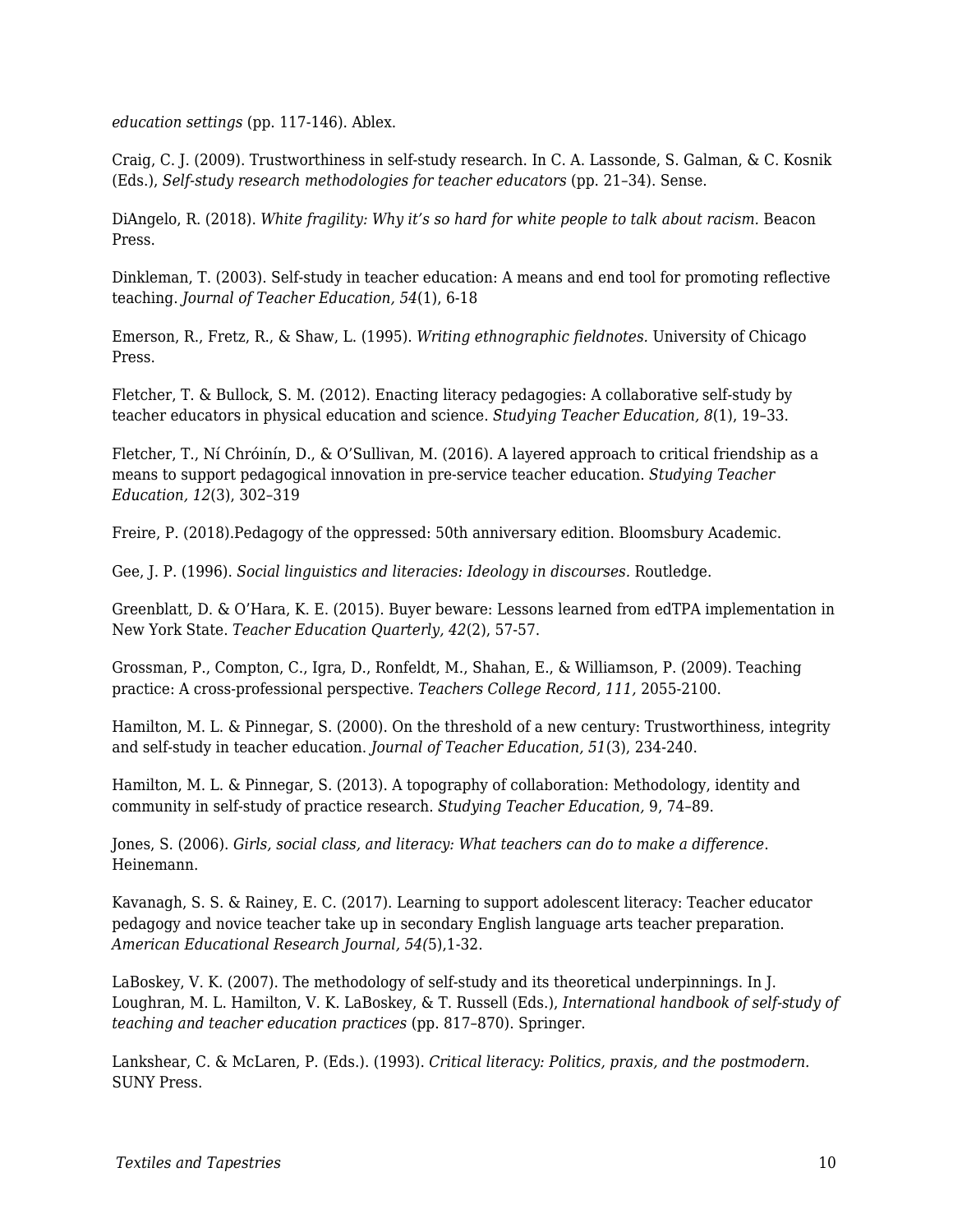Ledwell, K. & Oyler, C. (2016). Unstandardized responses to a "standardized" test: The edTPA as gatekeeper and curricular change agent. *Journal of Teacher Education, 67*(2), 120-134.

Lortie, D. C. (1975). *Schoolteacher: A sociological study.* University of Chicago Press.

Loughran, J. (2005). Researching teaching about teaching: Self-study of teacher education practices. *Studying Teacher Education, 1*(1), 5-16.

MacPhail, A. (2011). Professional learning as a physical education teacher educator. *Physical Education and Sport Pedagogy, 16*(4), 435–451.

Martin, S. D. & Dismuke, S. (2015). Maneuvering together to develop new practices: Examining our collaborative processes. *Studying Teacher Education, 11*(1), 3-15.

Martin, S. D., Snow, J., & Torrez, C. F. (2011). Navigating the terrain of third space: Tensions with/in relationships in school–university partnerships. *Journal of Teacher Education, 62*, 299–311

Miles, M. B., Huberman, A. M., & Saldaña, J. (2013). *Qualitative data analysis: A methods sourcebook* (3rd ed.)*.* Sage.

O'Dwyer, A., Bowles, R., & Chróinin, D. N. (2019). Supporting collaborative self-study: An exploration of internal and external critical friendships. *Studying Teacher Education, 15*(2), 139-159.

O'Sullivan, M. (2014). Where we go from here: Developing pedagogies for PETE and the use of selfstudy in physical education and teacher education. In A. Ovens & T. Fletcher (Eds.), *Self-study in physical education teacher education: The interplay of practice and scholarship (pp. 169-180).* Springer.

Petrarca, D., & Bullock, S. M. (2014). Tensions between theory and practice: Interrogating our pedagogy through collaborative self-study. *Professional Development in Education, 40*(2), 265–281.

Pinnegar, S. & Hamilton, M. L. (2009). *Self-study of practice as a genre of qualitative research: Theory, methodology, and practice.* Springer.

Richards, K. A .R., & Ressler, J. D. (2016). A collaborative approach to self-study research in physical education teacher education. *Journal of Teaching in Physical Education, 35,* 290–295.

Samaras, A. P., & Freese, A. R. (2009). Looking back and looking forward: An historical overview of the self-study school. In C. A. Lassonde, S. Galman, & C. Kosnik (Eds.), *Self-study research methodologies for teacher educators* (pp. 3–20). Sense.

Snow, J. L., & Martin, S. D. (2014). Confessions of practice: Multi-dimensional interweavings of our work as teacher educators. *The New Educator, 10*, 331–353.

Street, B. (2001). The new literacy studies. In E. Cushman, E. R. Kintgen, B. M. Kroll, & M. Rose(Eds.), *Literacy: A critical sourcebook* (pp. 430-442)*.* Bedford/St Martin.

Zeichner, K. (2015). Opportunities and pitfalls in the turn towards clinical experience in U.S. teacher education. In E. Hollins (Ed.), *Rethinking field experiences in preservice teacher preparation: Meeting new challenges* (pp. 20-40). Routledge.